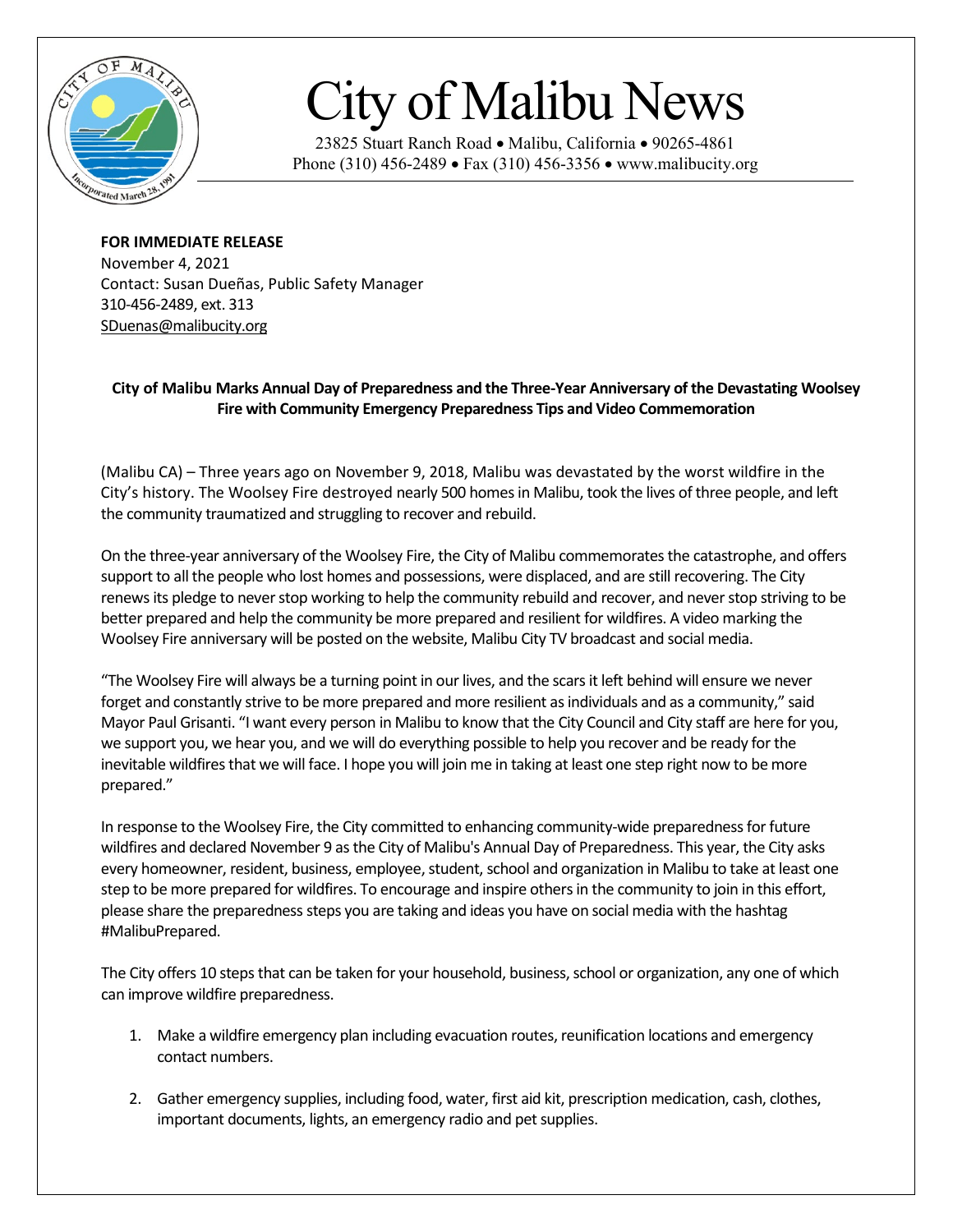- 3. Make an emergency plan for pets, horses and large animals, including copies of vaccinations and registration, microchipping, carriers or horse trailers, and locations of out-of-area large animal shelters, and out-of-area hotels that allow pets.
- 4. Check in on elderly or disabled neighbors, friends and family to ensure that they have emergency plans and supplies, and include checking in on them in your own emergency plan.
- 5. Sign up for emergency alerts from the City of Malibu a[t www.MalibuCity.org/news\(](http://www.malibucity.org/news)scroll to Alert Center) and from Los Angeles County (which includes alerts from the Sheriff's and Fire Departments) at [https://lacounty.gov/emergency/alert-la.](https://lacounty.gov/emergency/alert-la) Visi[t www.MalibuCity.org/DisasterNotifications,](http://www.malibucity.org/DisasterNotifications) create a profile, and add your home or business street addressto improve the City's ability to send out targeted evacuation notifications.
- 6. Harden your home against flying embers. Make sure all flammable materials such as dry wood, dead or dry vegetation, wood mulch, and wood furniture are not touching the house. Cover attic vents and rain gutters with fine steel mesh. Schedule an appointment with the City's Fire Safety Liaisons for a free home wildfire hardening assessment a[t www.MalibuCity.org/FireSafety](http://www.malibucity.org/FireSafety) or by email at [FireSafety@MalibuCity.org.](mailto:FireSafety@MalibuCity.org)
- 7. Create defensible space around your home by performing brush clearance, tree trimming, and removing dead leaves from the roof to protect it from burning material and to give firefighters space to do their work safely. Learn more a[t https://www.fire.ca.gov/media/8651/defensiblespaceflyer.pdf.](https://www.fire.ca.gov/media/8651/defensiblespaceflyer.pdf)
- 8. Get the free emergency survival guides from the City of Malibu a[t www.MalibuCity.org/SurvivalGuide](http://www.malibucity.org/SurvivalGuide) or Los Angeles County a[t https://lacounty.gov/emergency/emergency-survival-guide.](https://lacounty.gov/emergency/emergency-survival-guide)
- 9. Sign up for a crisis first aid, CPR or Community Emergency Response Team (CERT) training. The American Red Cross offers several kinds of online trainings at https://www.redcross.org/local/california/take-aclass/cpr-los-angeles-ca . The City also offers CERT and first aid trainings several times each year, with online offerings during the pandemic. All upcoming classes will be posted a[t www.MalibuCity.org.](http://www.malibucity.org/)
- 10. Maintain situational awareness by monitoring fire weather conditions, forecasts and hazards on local TV and AM and FM radio news stations and on the National Weather Service Los Angeles/Oxnard website at [https://www.weather.gov/lox.](https://www.weather.gov/lox)

Since the Woolsey Fire, the City's wildfire preparedness efforts have expanded to include offering free home wildfire hardening assessments for residents; ramping up efforts to remove homeless encampments that pose a fire threat; creating a Zero Power Plan for disseminating emergency information to the community during widespread power outages; hiring two Fire Safety Liaisons; increasing the number of CERT, first aid and emergency preparedness trainings for residents; starting a grant-funded hazard tree removal program; holding numerous Emergency Operations Center (EOC) trainings for staff and multi-agency wildfire and evacuation scenarios every year; developing a Citywide Mass Evacuation Plan and Community Wildfire Protection Plan; creating a free Malibu-specific emergency survival guide; conducting disaster notification drills several times per year; holding an annual Public Safety Expo and offering numerous emergency preparedness trainings and community briefings as part of National Preparedness Month every year; and many other actions.